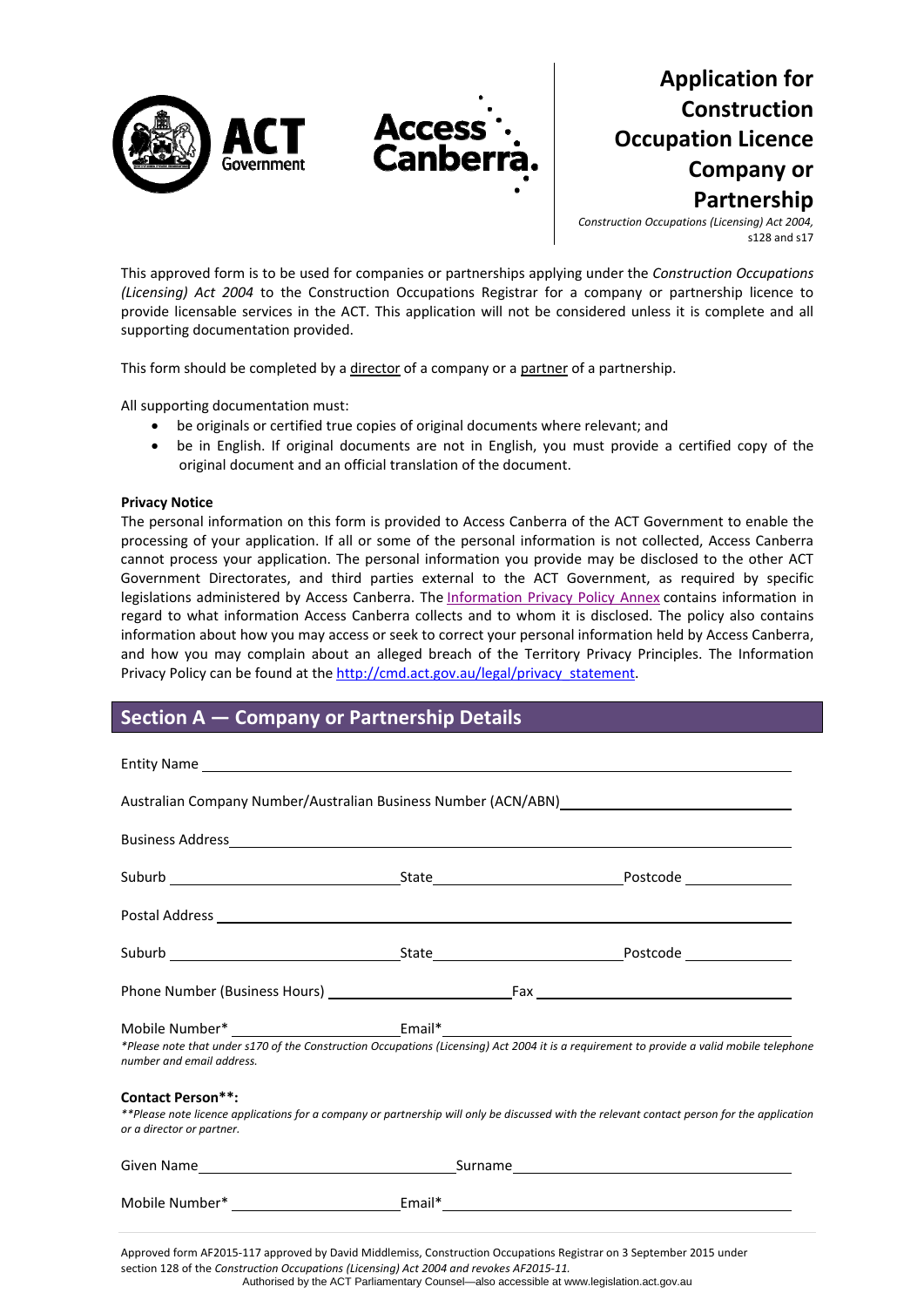I understand that it is a requirement under law that should the licence be issued that the Construction Occupations Registrar must be notified of any changes to address details within two weeks of the change.

 $\Box$  I understand

### **Section B — Company or Partnership**

A corporation or partnership is eligible to be licensed only in the following construction occupations or occupation classes:

- a) builder
- b) building surveyor
- c) drainer
- d) electrical contractor
- e) gasfitter
- f) plumber
- g) plumbing plan certifier
- h) works assessor

A company or partnership is only eligible to be licensed in a construction occupation or occupation class if the corporation or partnership has a nominee who is licensed in the occupation or class being applied for.

Please indicate what type of licence you are applying for:

 $\Box$  Company  $\Box$  Company

### **Section C — Historical Company Extract**

Complete this section only if you are applying for a company licence.

**Requirement: Historical company extract issued by the Australian Securities and Investment** Commission ([www.asic.gov.au\)](http://www.asic.gov.au/) and must be issued within the last three months **OR OR**  Company extract issued by the Australian Securities and Investment Commission [\(www.asic.gov.au\)](http://www.asic.gov.au/) if the corporation is less than three months old.

 $\Box$  Yes  $-$ please attach a copy of the historical company extract.

 $\Box$  No  $-$  please note that you may not be eligible for a licence.

### **Section D — Partnership Agreement**

Complete this section only if you are applying for a partnership licence.

**Requirement:** The partnership agreement must state, in the least, the name of the partners entering into the agreement; the name of the business; the term of the agreement; the principal occupation of the partnership; the location where the partnership will be primarily located; and a clause surrounding what actions would occur from potential insolvency of the partnership i.e. voluntary termination, death or missing person.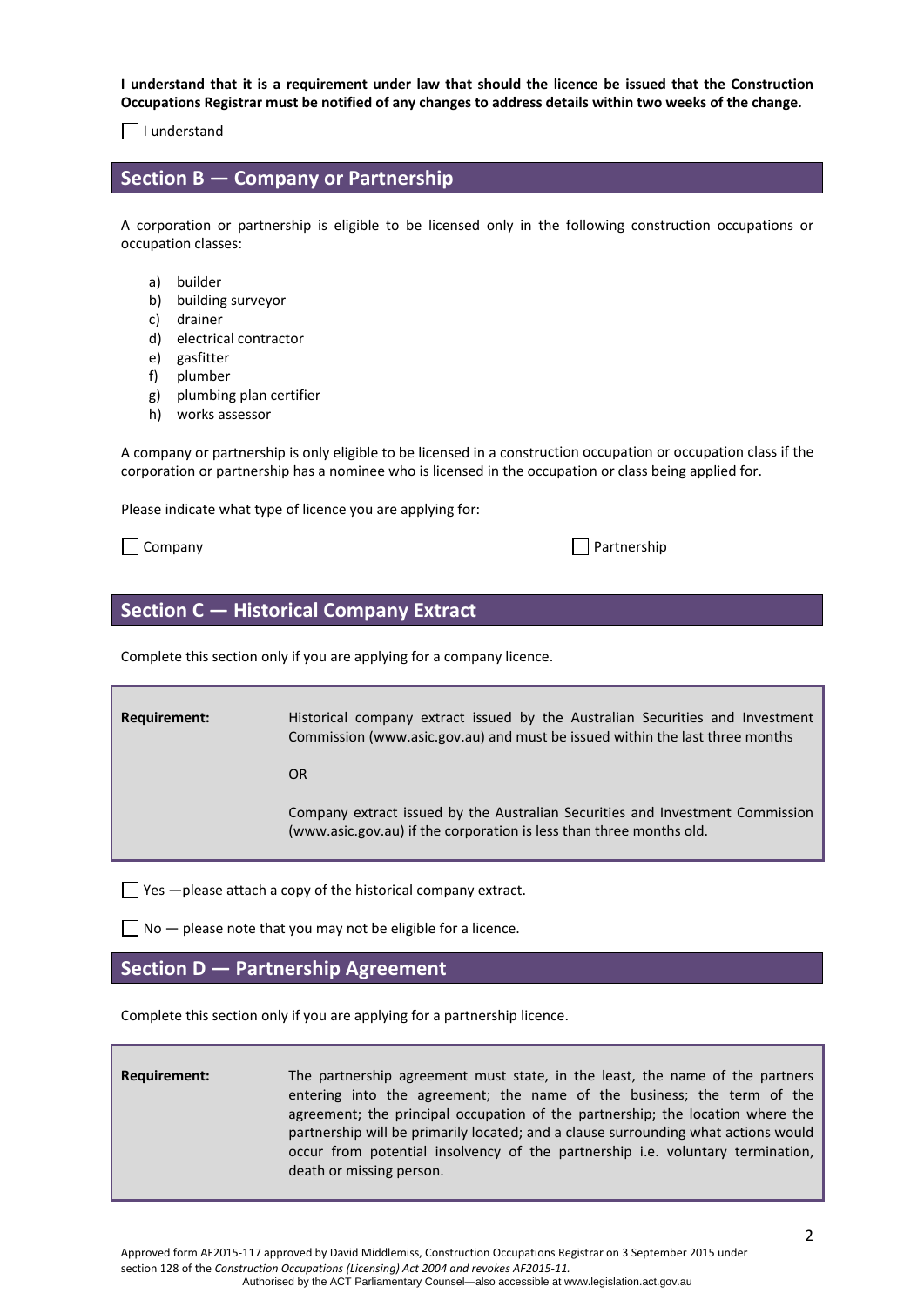$\Box$  Yes  $-\rho$  lease attach a copy of the partnership agreement.

 $\Box$  No  $-$  please note that you may not be eligible for a licence.

# **Section C — Nominee details**

| Given Names and the contract of the contract of the contract of the contract of the contract of the contract of | Date of Birth_______________________                                                                      |
|-----------------------------------------------------------------------------------------------------------------|-----------------------------------------------------------------------------------------------------------|
|                                                                                                                 |                                                                                                           |
|                                                                                                                 |                                                                                                           |
|                                                                                                                 | Pursuant to section 28 of the Construction Occupations (Licensing) Act 2004 I agree to become the nominee |

for the company/partnership in the occupation(s) of

# **Section C — Nominee eligibility to be appointed to Company / Partnership**

| <b>Requirement:</b> | To be eligible to be a nominee for a corporation the proposed nominee must be a<br>Director of employee of the corporation.                                                                     |
|---------------------|-------------------------------------------------------------------------------------------------------------------------------------------------------------------------------------------------|
|                     | <b>OR</b>                                                                                                                                                                                       |
|                     | To be eligible to be a nominee for a partnership the proposed nominee must be a<br>partner in the partnership or a nominee of the corporation within the partnership.                           |
| Yes                 | - the Historical Company Extract required in Section C will identify if the proposed nominee is a<br>Director and the Partnership agreement required in Section D will identify if the proposed |

- Director and the Partnership agreement required in Section D will identify if the proposed nominee is a partner. If the proposed nominee is an employee of the corporation then evidence of the employment relationship between the proposed nominee and the corporation must be provided.
- $\Box$  No  $-$  please note that the corporation/partnership application may be refused on the basis that the proposed nominee is determined not eligible to be appointed.

### **Section C — Nominee declarations**

1. I understand that I will remain the nominee of the company/partnership until such time as I become **ineligible to stay a nominee and should I become ineligible to remain as nominee I must notify the Construction Occupations Registrar immediately?** 



| Yes | $\Box$ No |
|-----|-----------|
|-----|-----------|

*2.* **I understand that as a nominee I am responsible for work undertaken on behalf of the company/partnership and that disciplinary action can be taken against my individual licence under the** *Construction Occupations (Licensing) Act 2004.*



3. I understand that if more than one nominee is appointed to the company/partnership I may wish to **retain records that document the particular work I was responsible for on behalf of the company/partnership.**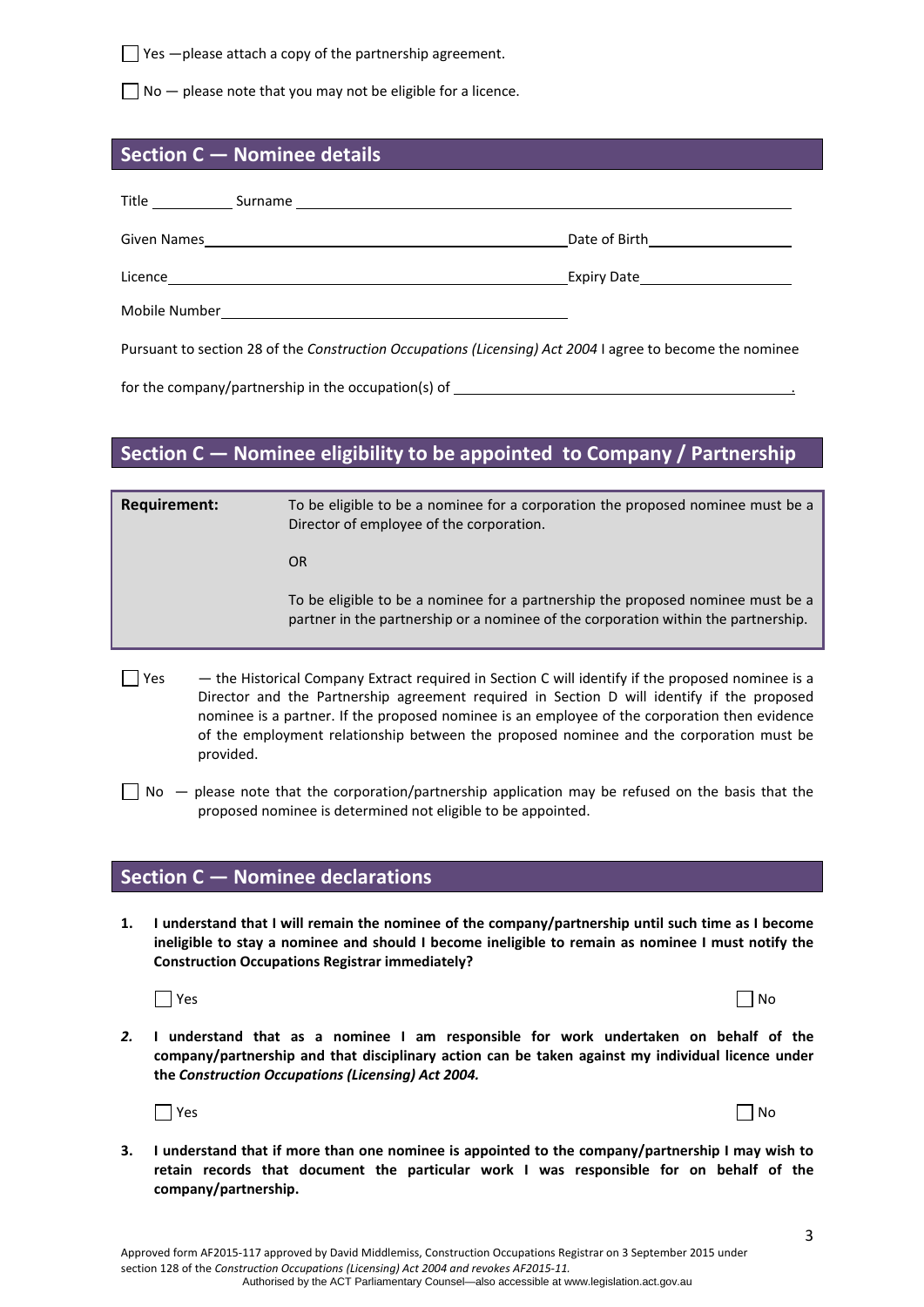|          | Yes                                                                                                                                                                                                                                                                                                                     | No        |
|----------|-------------------------------------------------------------------------------------------------------------------------------------------------------------------------------------------------------------------------------------------------------------------------------------------------------------------------|-----------|
| 4.       | I understand that as a nominee I must be able to exercise the functions of a nominee on a daily basis.                                                                                                                                                                                                                  |           |
|          | Yes                                                                                                                                                                                                                                                                                                                     | <b>No</b> |
| 5.       | I understand that I can resign at any time from being a nominee for the company/partnership only<br>with approval from the Construction Occupations Registrar.                                                                                                                                                          |           |
|          | Yes                                                                                                                                                                                                                                                                                                                     | l No      |
| 6.       | I understand that if I am a sole nominee for a company/partnership then the company/partnership<br>will cease being a licensed entity if I resign; and that the Construction Occupations Registrar will write<br>to the company/partnership informing them of my resignation.                                           |           |
|          | Yes                                                                                                                                                                                                                                                                                                                     | <b>No</b> |
| 7.       | I understand that the company/partnership can revoke my appointment as a nominee only with<br>approval by the Construction Occupations Registrar; and that the Construction Occupation Registrar<br>will write to me informing me of the revocation of my appointment.                                                  |           |
|          | $\Box$ Yes                                                                                                                                                                                                                                                                                                              | <b>No</b> |
|          | Signature of Nominee ________<br><b>Date</b>                                                                                                                                                                                                                                                                            |           |
|          | Please note: If more than one nominee is to be appointed to the company at the time of submitting this application, please attach a<br>completed Application for <b>Construction Occupation Licence - Update Nominees</b> form for each additional nominee. This form can be<br>found at www.accesscanberra.act.gov.au. |           |
|          | Section D - Director / Partner Agreement                                                                                                                                                                                                                                                                                |           |
|          | As Director/Partner I agree to the appointment of the above licensee to be nominee for the<br>Company/Partnership.                                                                                                                                                                                                      |           |
|          | Director/Partner Name                                                                                                                                                                                                                                                                                                   |           |
|          | Signature of Director/Partner and the control of the control of Director Partner and Table and Table 2014 and Table 2014 and Table 2014 and Table 2014 and Table 2014 and Table 2014 and Table 2014 and Table 2014 and Table 2                                                                                          |           |
|          |                                                                                                                                                                                                                                                                                                                         |           |
|          | <b>Section G - Evidence of Financial Resources</b>                                                                                                                                                                                                                                                                      |           |
| refused. | Evidence of financial resources is required to help demonstrate your ability to fulfil contractual obligations<br>when providing construction services. Failure to provide information below may result in your licence being                                                                                           |           |

**1. Does the company/partnership have access to financial resources adequate to complete works performed under the licence applied for?** 

 $\Box$  Yes

 $\Box$  No  $-$  please note you may not be eligible for a licence.

**2. Is the company/partnership currently bankrupt, or has it been previously deemed bankrupt or insolvent?**

 $\Box$  Yes  $-$  please attach details and official documentation of bankruptcy  $\Box$  No

- 
- **3. Are any of the directors or partners currently, or have they previously been, deemed bankrupt or personally insolvent?**

 $\Box$  Yes — please attach details and official documentation of bankruptcy/insolvency  $\Box$  No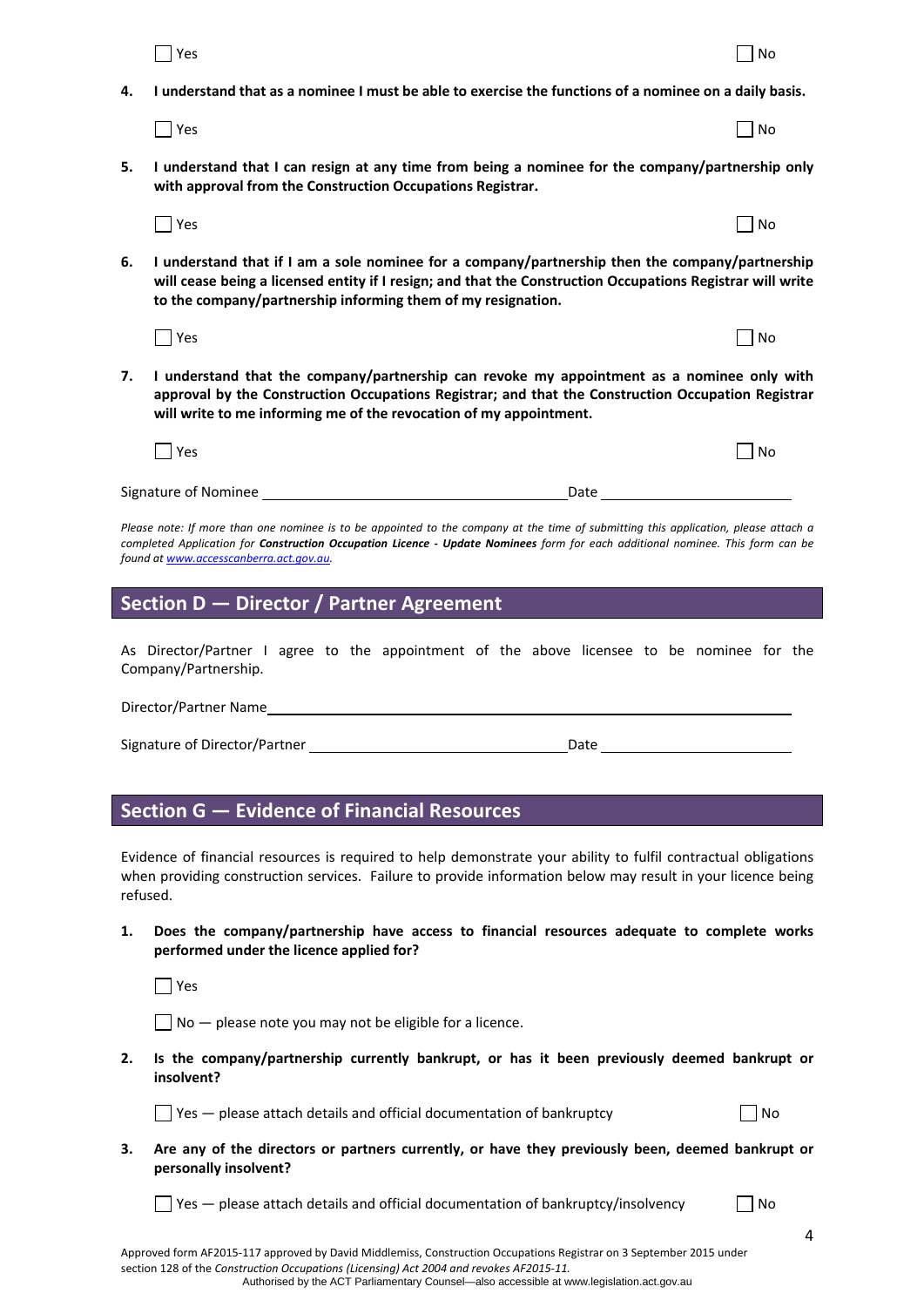| 4. | I understand that it is a requirement under law that should the company/partnership licence be<br>issued, I must notify the Construction Occupations Registrar should the company, partnership,<br>directors or partners become bankrupt or personally insolvent.                                                                                                                  |           |
|----|------------------------------------------------------------------------------------------------------------------------------------------------------------------------------------------------------------------------------------------------------------------------------------------------------------------------------------------------------------------------------------|-----------|
|    | $\Box$ I have read and understand the above statement.                                                                                                                                                                                                                                                                                                                             |           |
|    | Section H - Licence History Declarations                                                                                                                                                                                                                                                                                                                                           |           |
| 1. | Have any of the directors/partners previously held a company or partnership licence in the relevant<br>construction occupation in the ACT or elsewhere in Australia or overseas for this or another company<br>or partnership?                                                                                                                                                     |           |
|    | $\Box$ Yes $-$ provide details of the company/partnership name, licence details and company/partnership<br>status                                                                                                                                                                                                                                                                  |           |
|    | $\Box$ No                                                                                                                                                                                                                                                                                                                                                                          |           |
| 2. | Is your licence as a company or partnership, in Australia or overseas, currently suspended or<br>cancelled?                                                                                                                                                                                                                                                                        |           |
|    | $\sqrt{}$ Yes $-$ you must attach details                                                                                                                                                                                                                                                                                                                                          | No        |
| 3. | Have any of the directors/partners previously had a company or partnership licence cancelled,<br>refused or suspended in Australia or overseas for this or another company or partnership?                                                                                                                                                                                         |           |
|    | $\frac{1}{2}$ Yes $-$ you must provide comprehensive details in an attachment to this application                                                                                                                                                                                                                                                                                  | No        |
| 4. | I understand that I should notify the Construction Occupations Registrar if my company or partnership<br>licence is cancelled, refused or suspended in Australia or overseas.                                                                                                                                                                                                      |           |
|    | I have read and understand the above statement.                                                                                                                                                                                                                                                                                                                                    |           |
| 5. | Has your company or partnership licence ever been subject to conditions, undertakings, limitations or<br>restrictions in Australia or overseas?                                                                                                                                                                                                                                    |           |
|    | Yes - you must provide comprehensive details in an attachment to this application                                                                                                                                                                                                                                                                                                  | No        |
|    | 6. Are any of the directors/partners disqualified under the Construction Occupations (Licensing) Act 2004,<br>or a corresponding prior Act, from applying for licence, or being licensed, in a construction occupation?                                                                                                                                                            |           |
|    | Yes - you must provide comprehensive details in an attachment to this application                                                                                                                                                                                                                                                                                                  | <b>No</b> |
| 7. | Have any of the directors/partners ever been, or are currently, the subject of complaints,<br>occupational discipline, demerit activity or rectification orders whilst licensed under the Construction<br>Occupations (Licensing) Act 2004, a corresponding prior Act, or the law of another jurisdiction in<br>Australia or overseas, where those proceedings were not finalised? |           |
|    | $\Box$ Yes – you must provide comprehensive details in an attachment to this application                                                                                                                                                                                                                                                                                           | No        |
| 8. | Have any of the directors/partners been convicted or found guilty of a criminal offence* that involves<br>fraud, dishonesty or violence and is punishable by imprisonment of 1 year or more?                                                                                                                                                                                       |           |
|    | $\Box$ Yes $-$ you must provide comprehensive details in an attachment to this application<br>and a recent criminal history check                                                                                                                                                                                                                                                  | No        |
|    | *Please note: Spent convictions under the Spent Convictions Act 2000 do not need to be included in this declaration                                                                                                                                                                                                                                                                |           |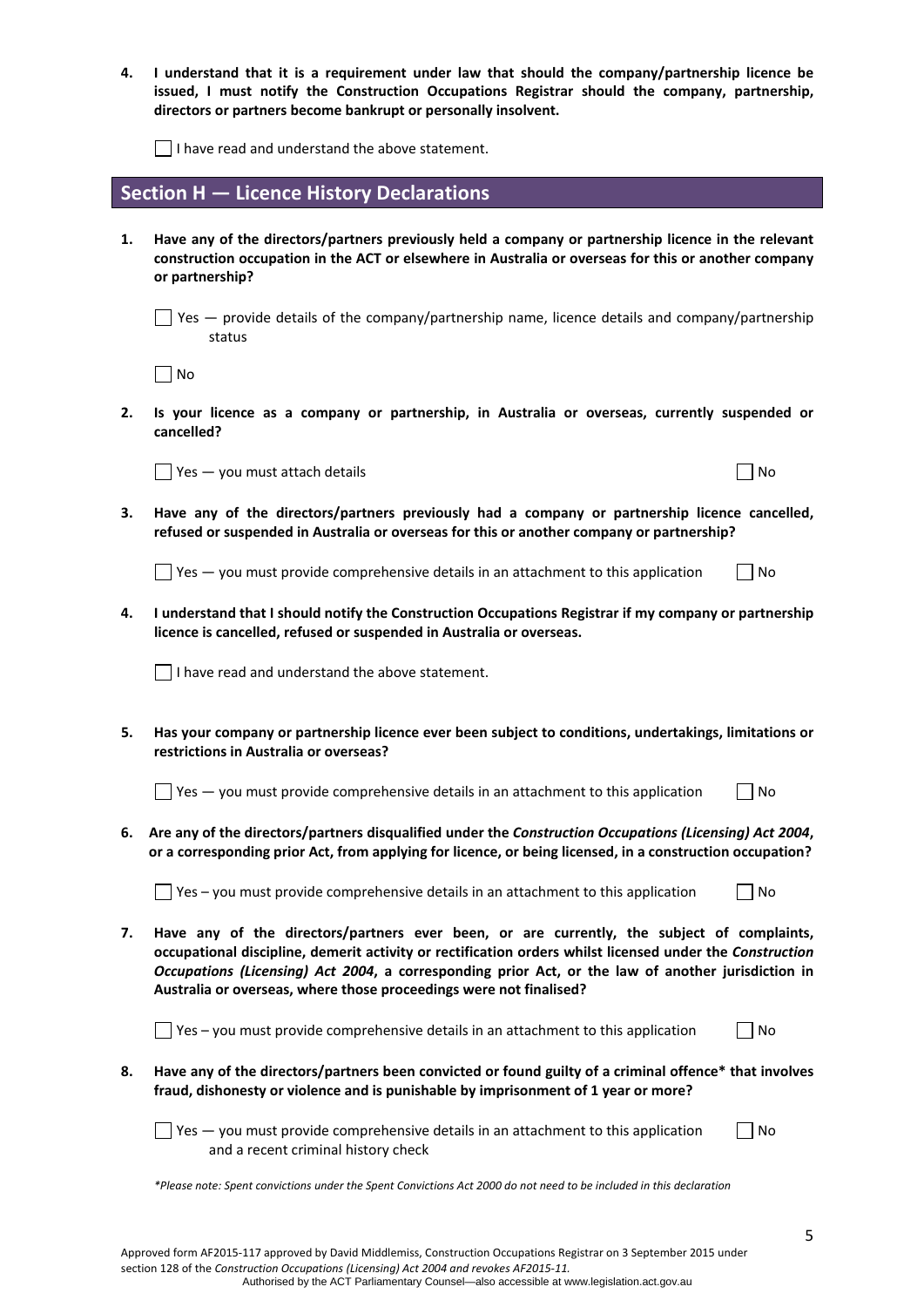| 9. I understand that it is a requirement under law that should the licence be issued I must notify the  |
|---------------------------------------------------------------------------------------------------------|
| Construction Occupations Registrar if any of the directors/partners are convicted of such an offence in |
| the future.                                                                                             |

 $\Box$  I have read and understand the above statement.

10. I understand that it is a requirement under law that should the licence be issued then the company or **partnership must not perform any licensable work that is outside the scope of what the licence authorises.**

 $\Box$  I have read and understand the above statement.

11. I understand that it is a requirement under law that should the licence be issued then evidence must **be given to clients of the insurance the company may hold in relation to any relevant licensable construction service the company intends to undertake prior to providing the services.** 

| $\Box$ I have read and understand the above statement. |
|--------------------------------------------------------|
|--------------------------------------------------------|

**12. I understand that it is a requirement under law that should the licence be issued the company/partnership must only advertise licensable construction services with the full name of the licensed entity (as it appears on the licence) and the licence number.\*** 

 $\Box$  I have read and understand the above statement.

\*Please note: It is an offence to advertise licensable construction services as an individual without including the above.

13. I understand that it is a requirement under law that should the licence be issued, all licensable **services performed under the licence must comply with all relevant legislation, codes and standards.** 

 $\vert \ \vert$  I have read and understand the above statement.

Please note: Licensed services may be audited by the Construction Occupations Registrar in the ACT for compliance against the relevant laws. Licensed entities identified performing non-compliant services may be subject to occupational discipline or other *licensing action.*

## **Section I — Consent and Application Declaration**

I,

\_\_\_\_\_\_\_\_\_\_\_\_\_\_\_\_\_\_\_\_\_\_\_\_\_\_\_\_\_\_\_\_\_\_\_\_\_\_\_\_\_\_\_\_\_\_\_\_\_\_\_\_\_\_\_\_\_\_\_\_\_\_\_\_\_\_\_\_\_\_\_\_\_\_\_\_\_\_\_\_\_\_\_\_\_\_\_\_, *Insert name, position, address and occupation of person making the declaration*

make the following declaration**:**

#### **1. I declare:**

a) that I make this application to the Construction Occupations Registrar for a construction occupations licence and that all statements, and the documents/information provided in support of the application, are accurate, true and correct.

#### **2. I authorise and consent:**

- a) to the Construction Occupations Registrar and Access Canberra to make enquiries of, and exchange information with, the relevant regulatory authorities of any Australian State or Territory, or other country, regarding my construction occupation licence and practice of my relevant construction occupation, or otherwise regarding matters relevant to this application.
- b) to receiving information from the Construction Occupations Registrar relevant to my construction occupation licence or the construction industry electronically.